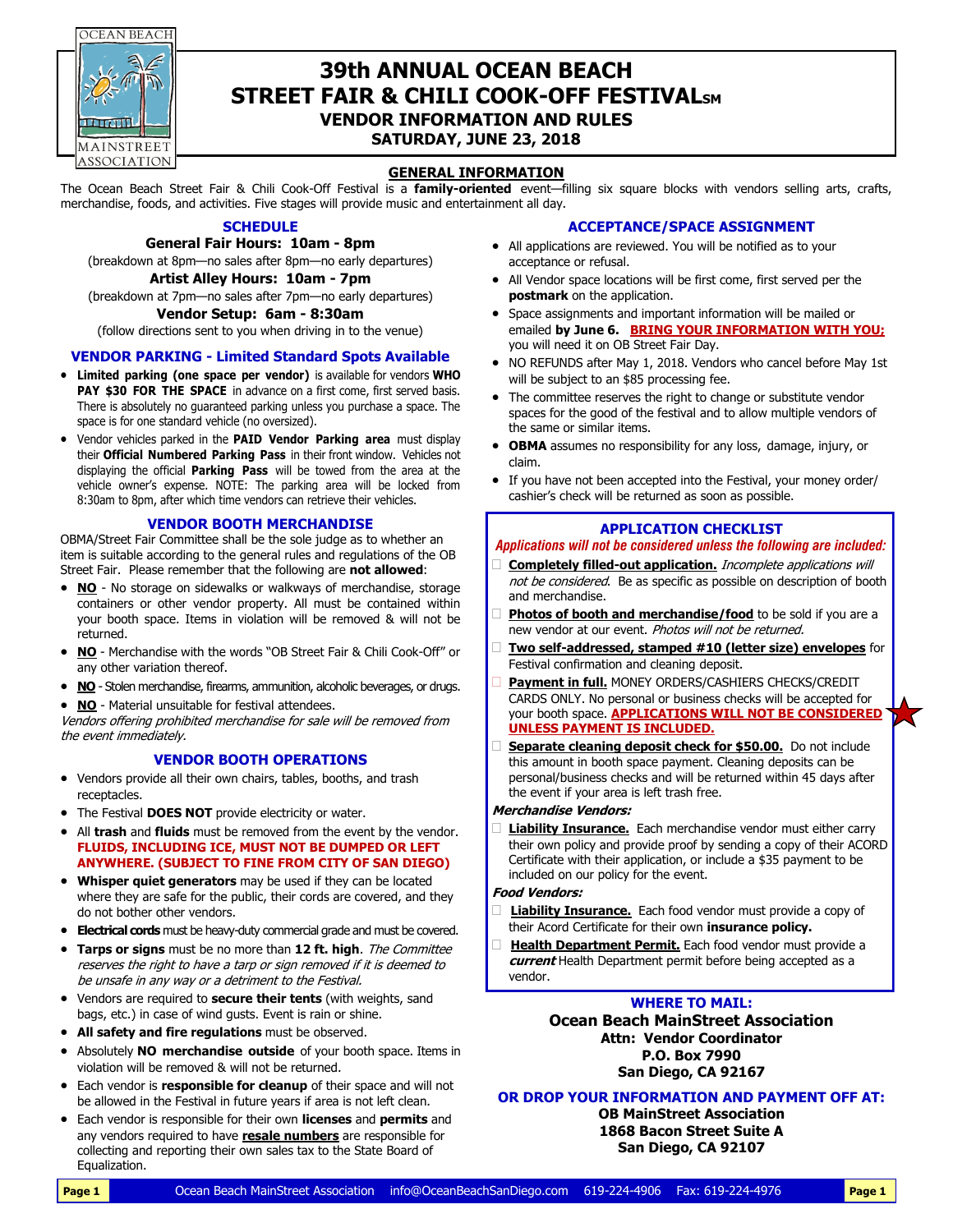# **BOOTH SPACE FEE SCHEDULE**

| <b>Merchandise Vendors - 10 x 10</b>                    | Fee           | +Insurance         |
|---------------------------------------------------------|---------------|--------------------|
| Application postmarked by February 1, 2018:             | \$350         | $+ $35$            |
| Application postmarked by March 1, 2018:                | \$375         | $+ $35$            |
| Application postmarked by April 1, 2018:                | \$ 425        | $+ $35$            |
| Application postmarked on or after April 2, 2018:       | \$465         | $+ $35$            |
| Corporate/National Vendors - 10 x 10                    | <b>FEE</b>    | +Insurance         |
| Application postmarked by February 1, 2018:             | \$795         | $+ $35$            |
| Application postmarked by March 1, 2018:                | \$835         | $+ $35$            |
| Application postmarked by April 1, 2018:                | \$885         | $+ $35$            |
| Application postmarked on or after April 2, 2018        | \$925         | $+ $35$            |
| Please note that all food vendors must provide their    |               |                    |
| own liability insurance.                                |               |                    |
| Food Vendor - prepackaged-single item                   | 10 x 10 space |                    |
| Application postmarked by February 1, 2018:             | \$450         |                    |
| Application postmarked by March 1, 2018:                | \$485         |                    |
| Application postmarked by April 1, 2018:                | \$525         |                    |
| Application postmarked on or after April 2, 2018:       | \$575         |                    |
| Food vendors must provide own liability insurance       |               |                    |
| <u>Food Vendor - 15 x 15 space</u>                      | Fee           | + Sink Charge      |
| Application postmarked by February 1, 2018:             | $$800 + $95$  |                    |
|                                                         |               |                    |
| Application postmarked by March 1, 2018:                | $$850 + $95$  |                    |
| Application postmarked by April 1, 2018:                | $$900 + $95$  |                    |
| Application postmarked on or after April 2, 2018:       | $$950 + $95$  |                    |
| Food vendors must provide own liability insurance       |               |                    |
|                                                         |               |                    |
| <b>ALL VENDORS:</b>                                     |               |                    |
| Include a separate check/money order for \$50 per space |               |                    |
| for your refundable cleaning deposit made payable to:   |               |                    |
| <b>Ocean Beach MainStreet Association</b>               |               |                    |
|                                                         |               |                    |
| Please make cashier's check/money order payable to:     |               |                    |
| <b>WHERE TO MAIL:</b>                                   |               | <b>OCEAN BEACH</b> |
| <b>Ocean Beach MainStreet Association</b>               |               |                    |
| <b>Attn: Vendor Coordinator</b>                         |               |                    |
| P.O. Box 7990                                           |               |                    |
| San Diego, CA 92167                                     |               |                    |
| OR DROP YOUR INFORMATION AND PAYMENT OFF AT:            |               |                    |
| <b>OB MainStreet Association</b>                        |               |                    |
| 1868 Bacon Street Suite A                               |               | MAINSTREET         |
| San Diego, CA 92107                                     |               | ASSOCIATION        |
| Email: info@oceanbeachsandiego.com                      |               |                    |
| Fax: 619-224-4976                                       |               |                    |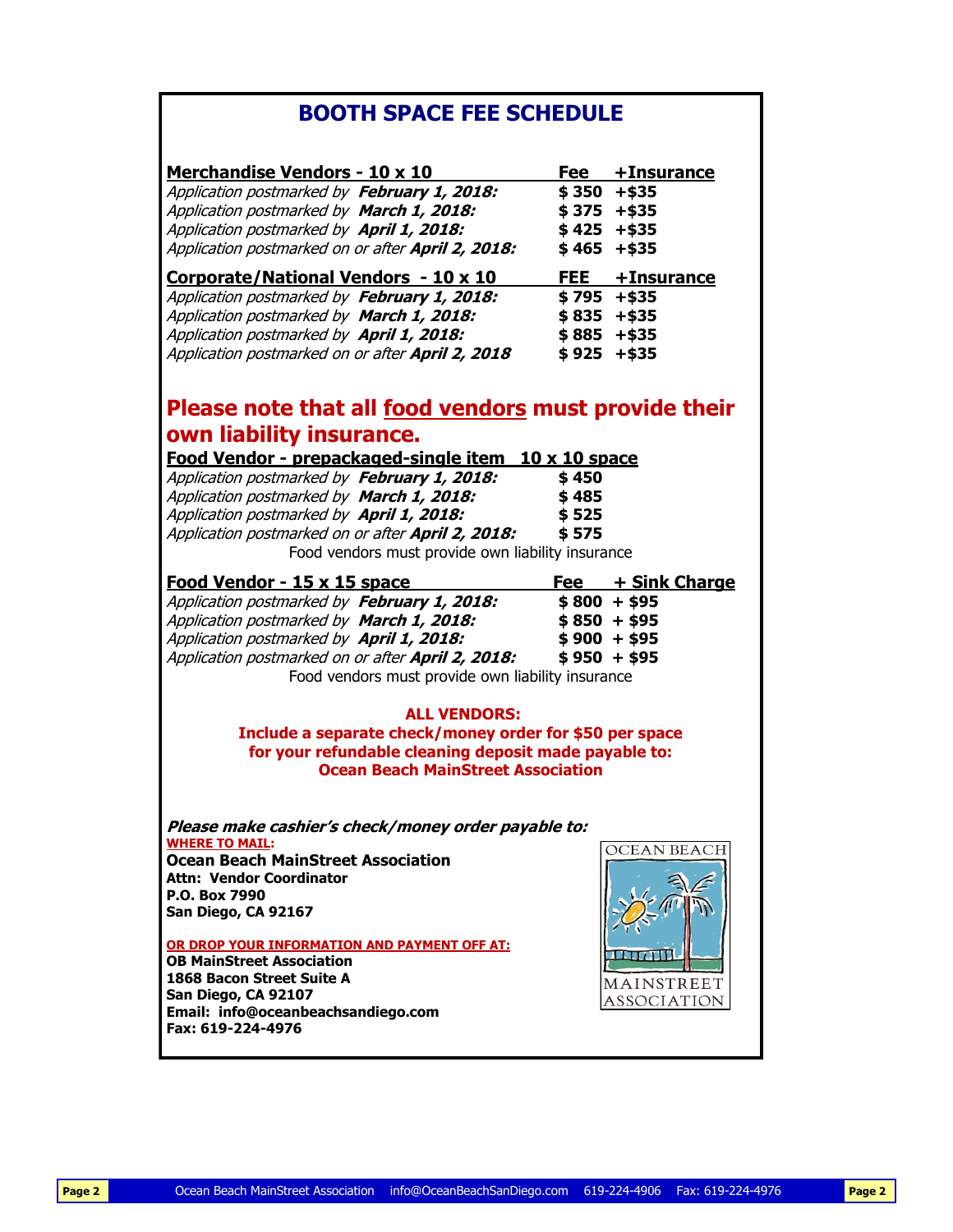| <b>Business Name/</b><br>Organization:                          |                |               | Control $#$ | <b>FOR OFFICE USE ONLY</b>                                    |
|-----------------------------------------------------------------|----------------|---------------|-------------|---------------------------------------------------------------|
| Booth Number(s)                                                 |                | Date Received |             | Acceptance/Refusal Sent                                       |
| # of Booth Spaces                                               | Date Notified  |               |             | Cleaning Deposit Rec'd<br>Liability Insurance Policy Rec'd/Pd |
| Amount received \$                                              | Payment Method |               |             | Health Permit Rec'd (food only)                               |
| Category<br>(ex.: food, non-food merchandise, information only) |                |               |             | 3-Comp sink fee rec'd/own (food only)                         |
| Liability Insurance Policy #                                    |                | OR \$35 rec'd |             | Application Complete_                                         |
| Name of Insurance Carrier                                       |                | Exp. Date     |             | <b>Confirmation Sent</b>                                      |
| Food Vendor Health Permit:                                      |                |               |             | <b>Cleaning Deposit Returned</b>                              |

# **2018 VENDOR SPACE APPLICATION FORM 39th Annual OCEAN BEACH STREET FAIR & CHILI COOK-OFF FESTIVALSM SATURDAY, JUNE 23, 2018 - please fill out completely & print clearly**

| Name of Business/Organization and the state of the state of Business and the state of Business                                                                                                                                                                                                                                                                                                                                                           |  | Phone ( |           |
|----------------------------------------------------------------------------------------------------------------------------------------------------------------------------------------------------------------------------------------------------------------------------------------------------------------------------------------------------------------------------------------------------------------------------------------------------------|--|---------|-----------|
|                                                                                                                                                                                                                                                                                                                                                                                                                                                          |  |         |           |
|                                                                                                                                                                                                                                                                                                                                                                                                                                                          |  |         |           |
| FOOD APPLICATIONS: You must attach copy of current County of San Diego Environmental Health - Temporary Food Facility Permit<br>in order to be accepted. Food permits will be checked for authenticity.<br>Specific description of booth and all product lines to be sold: Food vendors, please list all food items to be sold. If you are a new vendor to<br>our event, please include photos. Items not listed will be prohibited. Please be thorough. |  |         |           |
|                                                                                                                                                                                                                                                                                                                                                                                                                                                          |  |         | Exp Date: |

**You must also send a copy of your current ACORD Certificate showing the current dates of policy coverage.** 

**Dear Applicant:** Your application will be considered ONLY after you have completed this form and signed below. **INCOMPLETE APPLICATIONS WILL NOT BE CONSIDERED.** Once a Vendor has been accepted, there will be absolutely NO REFUNDS of vendor fees after May 1, 2018. The **No**  Refund Policy includes situations in which the event is canceled as a result of factors beyond the control of the Event organizers, including but not limited to war, terrorist act, natural disaster, weather, or order of any Civil or Military Authority. Such situations are beyond the control of the Event organizers, and Vendors accept the risk of loss in such a situation. The applicant agrees that herein stated is an accurate description of materials and literature to be displayed and sold and that the Ocean Beach MainStreet Association (OBMA)/Street Fair Committee shall be the sole judge as to whether or not those materials are suitable for family viewing or in keeping with the general rules and regulations of the Street Fair. The applicant agrees that it is his/her responsibility to carry appropriate insurance. He/she agrees that the OBMA/Street Fair Committee will not be held liable for legal damages. The OBMA/Street Fair Committee, a nonprofit corporation, assumes no responsibility for any loss, damage, injury, or claim arising out of the participants acts or omissions in the Ocean Beach Street Fair & Chili Cook-off Festival. The applicant hereby agrees to hold the Association/Committee, the Directors, and Members harmless from any claim arising out of the applicants entry, acts, or omissions in said Street Fair & Chili Cook-Off Festival or any accident, injury, or damage involved therein, including but not limited to attorney fees and court costs. I have read the above and agree to the terms and agree to abide by the rules & regulations stated on the information sheet.

#### Company/Organization:

| Signature:                                                           |                            | Date: |   |              |
|----------------------------------------------------------------------|----------------------------|-------|---|--------------|
| Please <i>initial</i> that you have read and agree to the following: |                            |       |   |              |
| No refunds after May 1, 2018                                         | <b>FEES:</b>               |       |   | <b>TOTAL</b> |
| Cancellations before May 1, 2018, subject to \$85 fee                | <b>SPACE FEE</b>           |       | = |              |
| Cleaning deposits are refundable if space is left clean              | (see n 2 for fee schedule) |       |   |              |

| Cleaning deposits are refundable if space is left clean<br>Food vendor sink charge is non-refundable<br>No tarp or sign will be more than 12ft. tall | (see p.2 for fee schedule)<br><b>FOOD VENDOR SINK</b><br>(food vendors only)   | x \$95 |           |    |
|------------------------------------------------------------------------------------------------------------------------------------------------------|--------------------------------------------------------------------------------|--------|-----------|----|
| Tents must be secured in case of wind gusts<br>I understand I cannot sell water at this event                                                        | <b>LIABILITY INSURANCE</b><br>(one day policy, not available for food vendors) |        | -35       |    |
| <b>WHERE TO MAIL:</b>                                                                                                                                | <b>PARKING FEE</b>                                                             |        | <b>30</b> |    |
| Ocean Beach MainStreet Association<br>Attn: Vendor Coordinator<br>P.O. Box 7990 San Diego, CA 92167                                                  | (first come first served—limited spaces)<br><b>AMOUNT ENCLOSED</b>             |        |           |    |
| <b>DROP OFF AT:</b><br>Ocean Beach MainStreet Association<br>1868 Bacon Street Suite A San Diego, CA 92107                                           | <b>MO/CC/Cashiers Check</b><br><b>CLEANING DEPOSIT </b><br>(separate check/MO) |        |           | 50 |